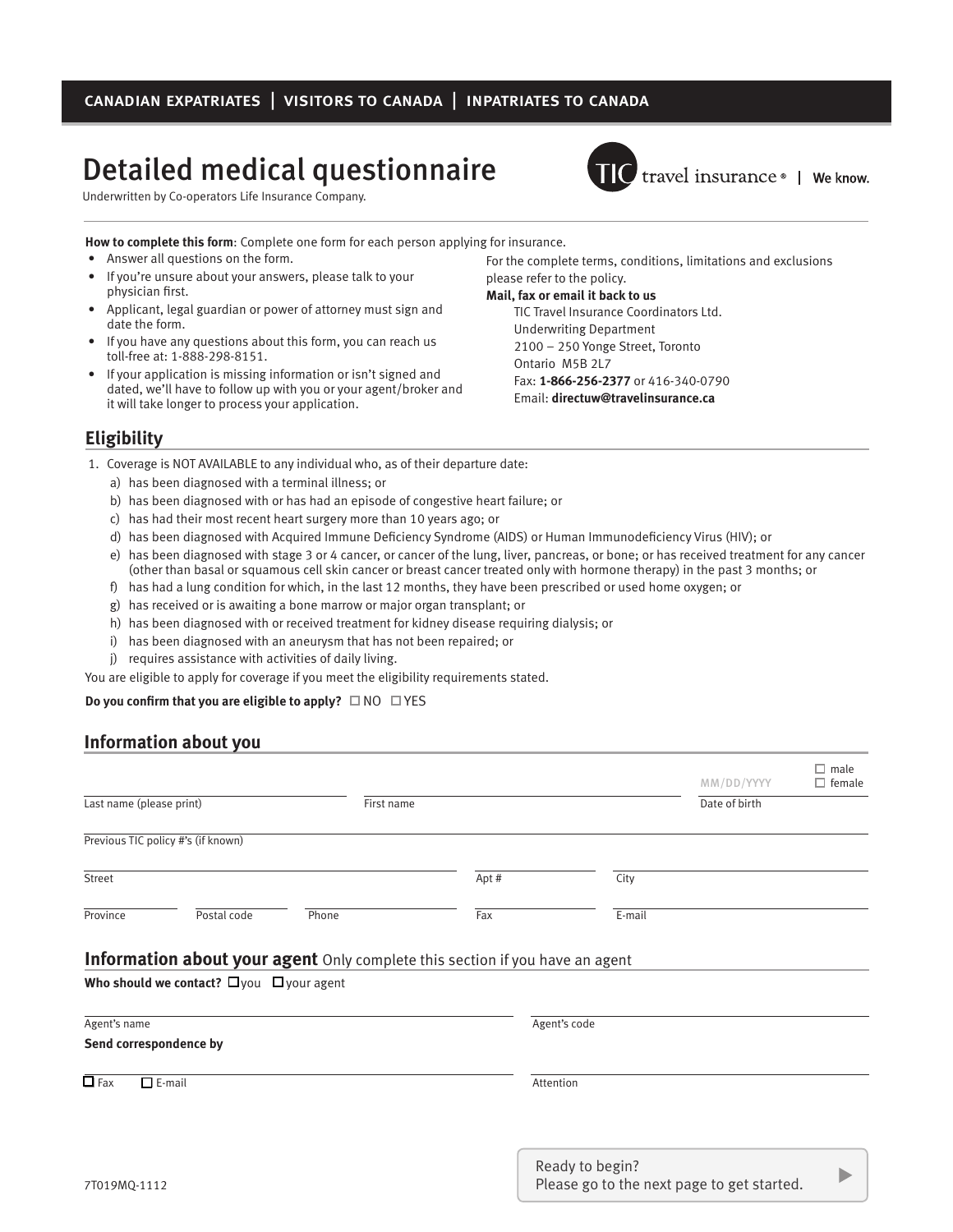|                                                                                                                                                                                                                                                                                                                                                                                                                                                                                                                   |                                                                                            |                                                                 |                                                                          | MM/DD/YYYY                                                                   |  |
|-------------------------------------------------------------------------------------------------------------------------------------------------------------------------------------------------------------------------------------------------------------------------------------------------------------------------------------------------------------------------------------------------------------------------------------------------------------------------------------------------------------------|--------------------------------------------------------------------------------------------|-----------------------------------------------------------------|--------------------------------------------------------------------------|------------------------------------------------------------------------------|--|
| Applicant's name (please print)                                                                                                                                                                                                                                                                                                                                                                                                                                                                                   |                                                                                            |                                                                 |                                                                          | <b>Date</b>                                                                  |  |
|                                                                                                                                                                                                                                                                                                                                                                                                                                                                                                                   |                                                                                            |                                                                 |                                                                          |                                                                              |  |
| Details about your travel plans                                                                                                                                                                                                                                                                                                                                                                                                                                                                                   |                                                                                            |                                                                 |                                                                          |                                                                              |  |
|                                                                                                                                                                                                                                                                                                                                                                                                                                                                                                                   |                                                                                            | MM/DD/YYYY                                                      |                                                                          | MM/DD/YYYY                                                                   |  |
| Destination (city, state or country)                                                                                                                                                                                                                                                                                                                                                                                                                                                                              |                                                                                            | Departure date                                                  |                                                                          | Return date                                                                  |  |
| What type of coverage do you want?                                                                                                                                                                                                                                                                                                                                                                                                                                                                                |                                                                                            |                                                                 |                                                                          |                                                                              |  |
| <b>Visitors to Canada Plan</b><br>$\Box$ \$10,000<br>$\Box$ \$100,000<br>$\square$ \$25,000<br>$\Box$ \$150,000                                                                                                                                                                                                                                                                                                                                                                                                   | <b>Canadian Expatriates Plan</b><br>$\Box$ Standard \$100,000<br>$\Box$ Enhanced \$500,000 | □ Non-USA/Mexico<br>$\Box$ Worldwide                            |                                                                          | <b>Inpatriates to Canada Plan</b><br>$\Box$ \$100,000<br>$\square$ \$150,000 |  |
| $\Box$ \$50,000                                                                                                                                                                                                                                                                                                                                                                                                                                                                                                   | □ Deluxe \$2,000,000                                                                       | Occupation:                                                     |                                                                          | $\Box$ \$200,000                                                             |  |
| <b>Your medical Information</b>                                                                                                                                                                                                                                                                                                                                                                                                                                                                                   |                                                                                            |                                                                 |                                                                          |                                                                              |  |
| Height<br>$\Box$ ft/in $\Box$ cm                                                                                                                                                                                                                                                                                                                                                                                                                                                                                  | Weight                                                                                     | $\square$ lbs $\square$ kg                                      |                                                                          |                                                                              |  |
|                                                                                                                                                                                                                                                                                                                                                                                                                                                                                                                   |                                                                                            |                                                                 |                                                                          |                                                                              |  |
| 1. Have you smoked or used any tobacco products in the last 5 years? $\Box$ NO $\Box$ YES                                                                                                                                                                                                                                                                                                                                                                                                                         |                                                                                            |                                                                 |                                                                          |                                                                              |  |
| 2. When was the last visit to your physician or medical clinic? $(MM/DD/YYYY)$                                                                                                                                                                                                                                                                                                                                                                                                                                    |                                                                                            |                                                                 |                                                                          |                                                                              |  |
| Reason for visit/Results (diagnosis, medications prescribed, follow-up appointments, investigations or treatments,                                                                                                                                                                                                                                                                                                                                                                                                |                                                                                            |                                                                 |                                                                          |                                                                              |  |
| surgery recommended or scheduled)                                                                                                                                                                                                                                                                                                                                                                                                                                                                                 |                                                                                            |                                                                 |                                                                          |                                                                              |  |
| 3. Have you been advised by a physician to have a test, investigation or surgery that you haven't had yet?<br>$\Box$ NO $\Box$ YES $\rightarrow$ please provide details<br>Your medical conditions Check YES or NO for each group of conditions<br>Check YES if you've ever had symptoms, investigations or treatment for any of the conditions in the group, then check the box beside the<br>specific condition you have. If you have more than one condition, check the box for every condition that you have. |                                                                                            |                                                                 |                                                                          |                                                                              |  |
|                                                                                                                                                                                                                                                                                                                                                                                                                                                                                                                   |                                                                                            |                                                                 |                                                                          |                                                                              |  |
| Auto-immune disorder<br>$\Box$ NO $\Box$ YES – please check all that apply                                                                                                                                                                                                                                                                                                                                                                                                                                        | $\Box$ scleroderma                                                                         | $\Box$ acquired immune deficiency (AIDS) or                     | $\Box$ systematic lupus erythematosis<br>$\Box$ sarcoidosis any location |                                                                              |  |
|                                                                                                                                                                                                                                                                                                                                                                                                                                                                                                                   |                                                                                            | human immunodeficiency virus (HIV)<br>$\Box$ multiple sclerosis |                                                                          | $\Box$ myasthenia gravis<br>$\Box$ other                                     |  |
| $\Box$ Lou Gehrig's disease                                                                                                                                                                                                                                                                                                                                                                                                                                                                                       |                                                                                            |                                                                 |                                                                          |                                                                              |  |
| <b>Blood disorder</b>                                                                                                                                                                                                                                                                                                                                                                                                                                                                                             | $\Box$ hemochromatosis                                                                     |                                                                 | $\Box$ hemophilia (hypocoagulability)                                    |                                                                              |  |
| $\Box$ NO $\Box$ YES – please check all that apply                                                                                                                                                                                                                                                                                                                                                                                                                                                                | $\Box$ sickle-cell anemia<br>$\Box$ anemia                                                 |                                                                 | $\Box$ spleen removed                                                    |                                                                              |  |
| $\Box$ idiopathic thrombocytopenic<br>purpura (ITP)                                                                                                                                                                                                                                                                                                                                                                                                                                                               |                                                                                            | $\Box$ thrombophilia (hypercoagulability)                       |                                                                          |                                                                              |  |
| High blood pressure, cholesterol<br>or water retention                                                                                                                                                                                                                                                                                                                                                                                                                                                            | $\Rightarrow$ taking medication                                                            | $\Box$ 1 $\Box$ 2 $\Box$ 3+ medications                         | the last 12 months                                                       | $\Box$ treated for water retention or edema in                               |  |
| $\Box$ NO $\Box$ YES – please check all that apply                                                                                                                                                                                                                                                                                                                                                                                                                                                                | high cholesterol<br>$\Box$<br>$\Box$ not taking medication                                 |                                                                 |                                                                          |                                                                              |  |
| $\Box$ high blood pressure                                                                                                                                                                                                                                                                                                                                                                                                                                                                                        | $\Rightarrow$ taking medication                                                            |                                                                 |                                                                          |                                                                              |  |
| $\Box$ not taking medication                                                                                                                                                                                                                                                                                                                                                                                                                                                                                      |                                                                                            | $\Box$ 1 $\Box$ 2 $\Box$ 3+ medications                         |                                                                          |                                                                              |  |

Please continue to the next page to tell us about symptoms, investigations and treatments.

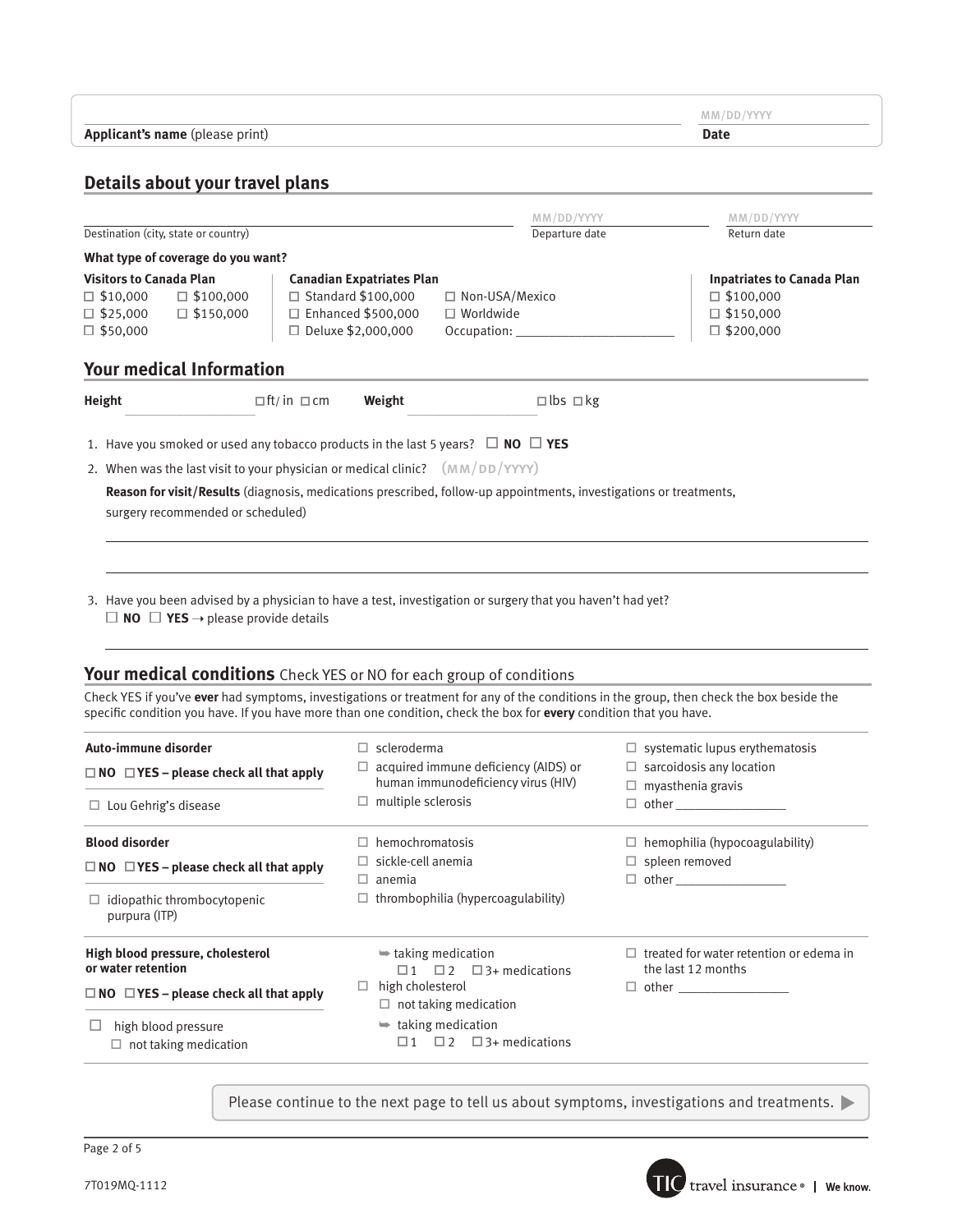|                                                                                                                                                                                                                                                                                                                                         |                                                                                                                                                                                                                                                                                                                                                                                                                             | MM/DD/YYYY                                                                                                                                                                                                                                                                                                                                                |
|-----------------------------------------------------------------------------------------------------------------------------------------------------------------------------------------------------------------------------------------------------------------------------------------------------------------------------------------|-----------------------------------------------------------------------------------------------------------------------------------------------------------------------------------------------------------------------------------------------------------------------------------------------------------------------------------------------------------------------------------------------------------------------------|-----------------------------------------------------------------------------------------------------------------------------------------------------------------------------------------------------------------------------------------------------------------------------------------------------------------------------------------------------------|
| Applicant's name (please print)                                                                                                                                                                                                                                                                                                         |                                                                                                                                                                                                                                                                                                                                                                                                                             | Date                                                                                                                                                                                                                                                                                                                                                      |
| <b>Diabetes</b><br>$\Box$ NO $\Box$ YES – please check all that apply<br>$\Box$ pre-diabetes<br>$\Box$ diet-controlled diabetes                                                                                                                                                                                                         | $\Box$ type 1 diabetes (insulin)<br>$\Box$ type 2 diabetes (oral medication)<br>$\Box$ chronic kidney failure<br>$\Box$ diabetic neuropathy<br>$\Box$ skin infection (in last 30 days)                                                                                                                                                                                                                                      | $\Box$ lung infection (in last 30 days)<br>$\Box$ diabetic retinopathy<br>$\Box$ other $\Box$                                                                                                                                                                                                                                                             |
| <b>Blood Vessels</b><br>$\Box$ NO $\Box$ YES – please check all that apply<br>$\Box$ aneurysm<br>$\Rightarrow$ repaired? $\Box$ NO $\Box$ YES<br>$\Rightarrow$ location:<br>$\Box$ abdominal<br>$\Box$ brain<br>$\Box$ thoracic<br>$\Box$ heart                                                                                         | $\Box$ atherosclerosis<br>$\Box$ angina<br>$\Box$ phlebitis (vein inflammation)<br>$\Box$ peripheral vascular<br>disease (PVD)<br>$\Box$ deep vein thrombosis (DVT)<br>$\Box$ thrombophlebitis                                                                                                                                                                                                                              | $\Box$ varicose veins<br>$\Rightarrow$ surgery? $\Box$ NO $\Box$ YES                                                                                                                                                                                                                                                                                      |
| <b>Lung Condition</b><br>$\Box$ NO $\Box$ YES - please check all that apply<br>$\Box$ chronic obstructive<br>pulmonary disease (COPD)<br>$\Box$ emphysema                                                                                                                                                                               | $\Box$ asthma<br>$\Box$ no medication<br>$\Box$ prednisone<br>$\Box$ inhaler<br>$\Box$ bronchitis<br>$\Box$ 3 or more episodes in last<br>24 months                                                                                                                                                                                                                                                                         | $\Box$ tuberculosis<br>$\Box$ pulmonary fibrosis<br>$\Box$ use of home oxygen                                                                                                                                                                                                                                                                             |
| Heart<br>$\Box$ NO $\Box$ YES – please check all that apply<br>$\Box$ cardiomyopathy<br>$\Box$ chest pain or angina<br>$\Box$ prescribed and/or used any form of<br>nitroglycerin (spray, patch, pill)<br>$\Box$ heart attack<br>$\Rightarrow$ How many have you had?<br>$\Box$ 1 $\Box$ 2 $\Box$ 3+<br>$\Box$ cardiac or heart surgery | $\Rightarrow$ What type of surgery?<br>$\Box$ balloon angioplasty<br>$\Box$ stent angioplasty<br>$\Box$ coronary artery bypass graft<br>$\rightarrow$ How many arteries<br>were grafted?<br>$\Box$ 1 $\Box$ 2 $\Box$ 3 $\Box$ 4<br>$\Box$ 3 or more bypass operations<br>$\Box$ heart valve problem<br>$\Box$ heart valve surgery<br>$\Box$ balloon valvuloplasty<br>$\Box$ stent valvuloplasty<br>$\Box$ valve replacement | $\Box$ irregular heart beat or rate (arrhythmia,<br>bradycardia, tachycardia, atrial<br>fibrillation, palpitations)<br>$\Box$ on medication<br>$\Box$ pacemaker inserted<br>$\Box$ external defibrillator<br>$\Box$ internal defibrillator<br>$\Box$ ablation<br>$\Box$ heart murmur<br>$\Box$ congestive heart failure<br>$\Box$ coronary artery disease |
| Stroke / TIA<br>$\Box$ NO $\Box$ YES – please check all that apply<br>$\Box$ stroke<br>$\Rightarrow$ How many have you had?<br>$\Box$ 1 $\Box$ 2 $\Box$ 3+<br>$\Box$ require any assistance with activities of<br>daily living                                                                                                          | $\Box$ transient ischemic attack (TIA)<br>or mini-stroke<br>$\Rightarrow$ How many have you had?<br>$\Box$ 1 $\Box$ 2 $\Box$ 3+<br>$\Box$ endarterectomy (surgery on your<br>carotid arteries)<br>$\Box$ prescribed blood thinner (for example<br>Warfarin, Coumadin)                                                                                                                                                       | $\Box$ before stroke<br>$\Box$ after stroke                                                                                                                                                                                                                                                                                                               |
| Muscle / Skeletal<br>$\Box$ NO $\Box$ YES – please check all that apply<br>$\Box$ arthritis<br>$\Box$ rheumatoid arthritis                                                                                                                                                                                                              | $\Box$ osteoporosis, osteopenia<br>$\Box$ degenerative disc disease (DDD)<br>$\Box$ fibromyalgia<br>$\Box$ herniated disc, spinal stenosis                                                                                                                                                                                                                                                                                  | $\Box$ sciatica<br>$\Box$ scoliosis<br>$\Box$ spondylosis                                                                                                                                                                                                                                                                                                 |

Please continue to the next page to tell us about symptoms, investigations and treatments.

Page 3 of 5

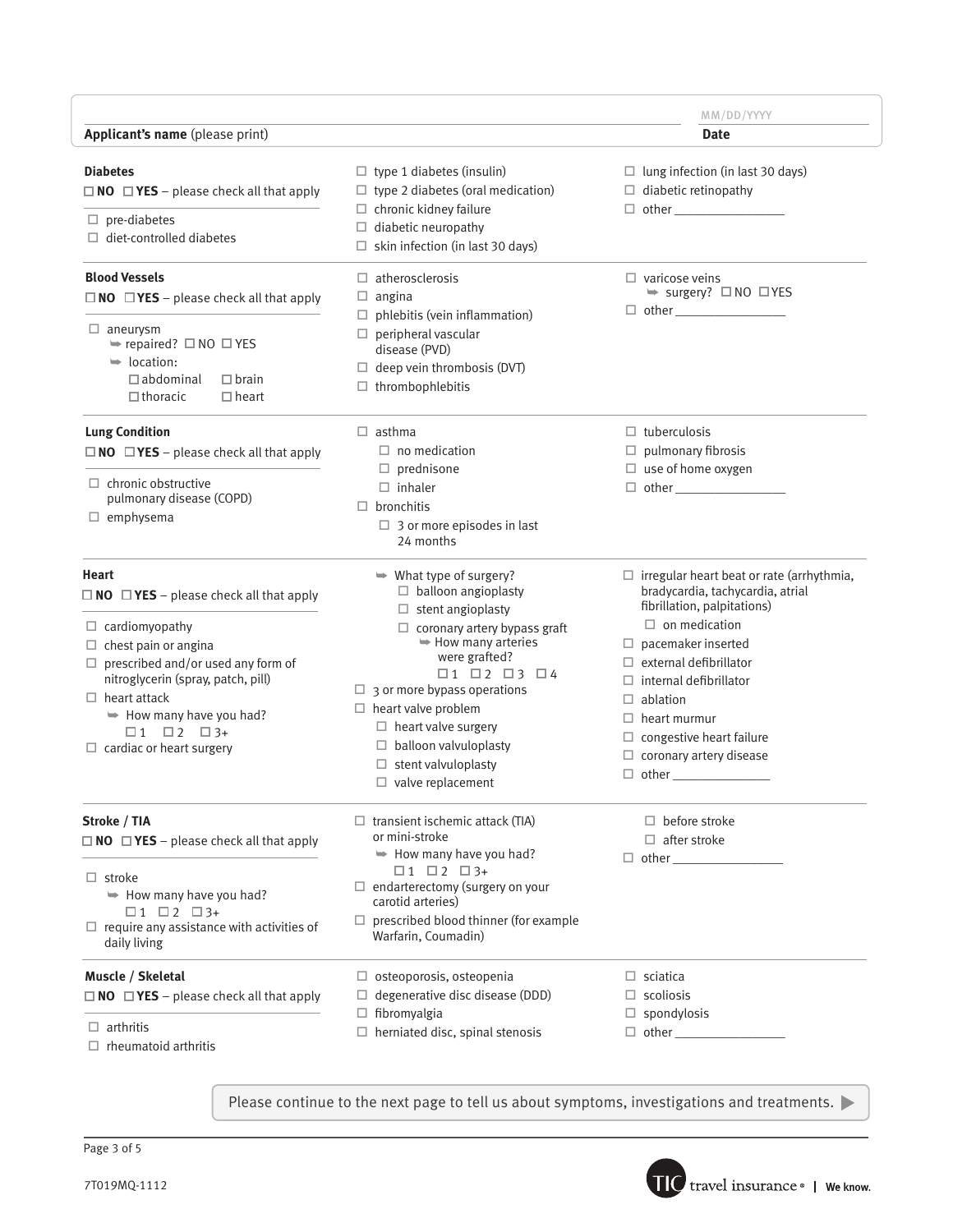|                                                                                                                                                                                                                                                                                                                          |                                                                                                                                                                                                                                                                                                                                                                                              | MM/DD/YYYY                                                                                                                                                                                                                                                                                                                         |
|--------------------------------------------------------------------------------------------------------------------------------------------------------------------------------------------------------------------------------------------------------------------------------------------------------------------------|----------------------------------------------------------------------------------------------------------------------------------------------------------------------------------------------------------------------------------------------------------------------------------------------------------------------------------------------------------------------------------------------|------------------------------------------------------------------------------------------------------------------------------------------------------------------------------------------------------------------------------------------------------------------------------------------------------------------------------------|
| Applicant's name (please print)                                                                                                                                                                                                                                                                                          |                                                                                                                                                                                                                                                                                                                                                                                              | <b>Date</b>                                                                                                                                                                                                                                                                                                                        |
| Stomach or bowel (intestine or colon)<br>condition (including gallbladder, hernia,<br>throat and liver)<br>$\Box$ NO $\Box$ YES – please check all that apply<br>Gallbladder<br>$\Box$ gallbladder attack<br>$\Box$ gallstones<br>$\Box$ gallbladder removed<br><b>Bowel/intestine or colon</b><br>$\Box$ celiac disease | $\Box$ inflammatory bowel disease<br>(Crohn's disease, ulcerative colitis)<br>$\Box$ diverticulosis<br>$\Box$ diverticulitis<br>$\Box$ undiagnosed intestinal or rectal bleeding<br>(not including hemorrhoids)<br>$\Box$ irritable bowel syndrome (IBS)<br><b>Stomach</b><br>$\Box$ gastric bypass surgery<br>$\Box$ GERD, acid reflux or heartburn<br>$\Box$ gastritis<br>$\Box$ h. pylori | $\Box$ hernia<br>$\Rightarrow$ repaired? $\Box$ NO $\Box$ YES<br>$\Box$ ulcer<br>$\Rightarrow$ repaired? $\Box$ NO $\Box$ YES<br>Liver<br>$\Box$ liver disease<br>$\Box$ hepatitis<br>$\Box C$<br>$\Box A$<br>$\Box$ B<br>$\Box$ cirrhosis of the liver<br>Throat<br>$\Box$ scleroderma, dysphagia, incoordination<br>or achalasia |
| Kidney or urinary condition<br>$\Box$ NO $\Box$ YES – please check all that apply                                                                                                                                                                                                                                        | $\Box$ kidney failure<br>$\Box$ 2 or more urinary infections in last<br>12 months<br>$\Box$ protein in urine<br>$\Box$ kidney cysts                                                                                                                                                                                                                                                          | $\Box$ kidney / bladder stones<br>$\Rightarrow$ How many times have you<br>had stones? $\Box$ 1 $\Box$ 2+                                                                                                                                                                                                                          |
| Cancer<br>$\Box$ NO $\Box$ YES - please check all that apply<br>$\blacktriangleright$ Location:<br>$\Box$ brain<br>$\Box$ breast<br>$\Box$ bone<br>$\Box$ bowel, colon, intestine<br>$\Box$ Hodgkin's lymphoma<br>$\Box$ kidney<br>$\Box$ leukemia<br>$\Box$ liver<br>$\Box$ lung<br>$\Box$ ovarian / cervical           | $\Box$ bladder<br>$\Box$ prostate<br>$\Box$ skin<br>$\Box$ stomach<br>$\Box$ throat<br>$\Box$ other<br>$\Box$ cancer has spread to other<br>organs of the body<br>$\Box$ inoperable<br>$\Box$ in remission<br>$\Box$ eliminated                                                                                                                                                              | $\Box$ under treatment<br>$\Box$ chemotherapy<br>$\Box$ radiation treatment<br>$\Box$ hormone replacement treatment<br>$\Box$ surgery<br>$\Box$ watchful waiting<br>$\Box$ treatment is pending<br>$\Box$ treatment declined<br>$\Box$ other                                                                                       |
| Uterine fibroids, ovarian cysts or prostate<br>$\Box$ NO $\Box$ YES - please check all that apply                                                                                                                                                                                                                        | $\Box$ uterine fibroid<br>$\Rightarrow$ surgery $\Box$ NO $\Box$ YES<br>$\Box$ hysterectomy<br>$\Box$ ovarian cyst<br>$\Box$ NO $\Box$ YES<br>$\Rightarrow$ surgery                                                                                                                                                                                                                          | $\Box$ benign prostatic hypertrophy (BPH)<br>$\Box$ on medication<br>$\Box$ surgery<br>$\Box$ other $\Box$                                                                                                                                                                                                                         |
| <b>Nervous system conditions</b><br>$\Box$ NO $\Box$ YES - please check all that apply<br>$\Box$ anxiety / emotional disorder<br>$\Box$ Parkinson's disease<br>$\Box$ Guillain-Barre syndrome                                                                                                                            | $\Box$ epilepsy or seizures<br>$\Box$ Alzheimer's disease<br>$\Box$ travelling alone $\Box$ NO $\Box$ YES<br>$\Box$ require any assistance with activities<br>of daily living                                                                                                                                                                                                                | $\Box$ migraines                                                                                                                                                                                                                                                                                                                   |

### **Pregnancy**

If you are female, are you currently pregnant?

 **NO YES**

If yes, what is your expected delivery date?

MM/DD/YYYY

Page 4 of 5